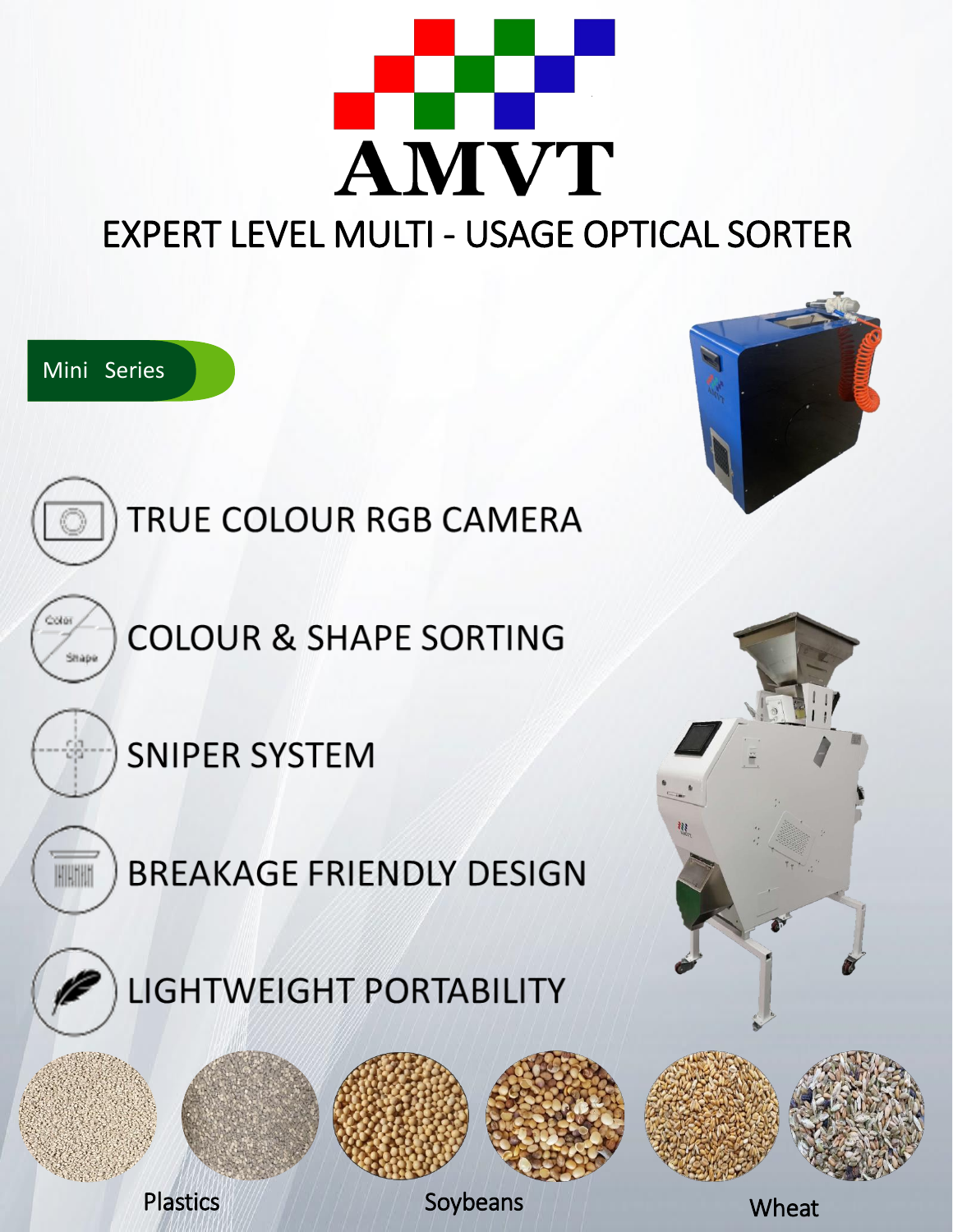# **Identical Unrivalled Features...**

compared to our CG Series Sorters

### Compact Design

Achieve the same high-quality results as a full-size sorter in a lab setting, perfect for small samples and dockage testing, with a lightweight design for extreme portability.

### Complete Functionality

Sort any material with the same full colour CCD RGB cameras and sensors, various NIR<sup>\*</sup> sensor options and same great A.I. software featured in our production size sorters.

### User Friendly Interface and Maintenance

The unique and accessible configuration of each Mini Series sorter, all featuring an LED touch screen, allow for simple useage and worry-free maintenance.

#### Dedicated First-Class Service

Our service is guaranteed, regardless of the optical sorter model; flexible financing, 24/7 remote support and dedicated on-site services are core values to our business, always.

*\*M1 only*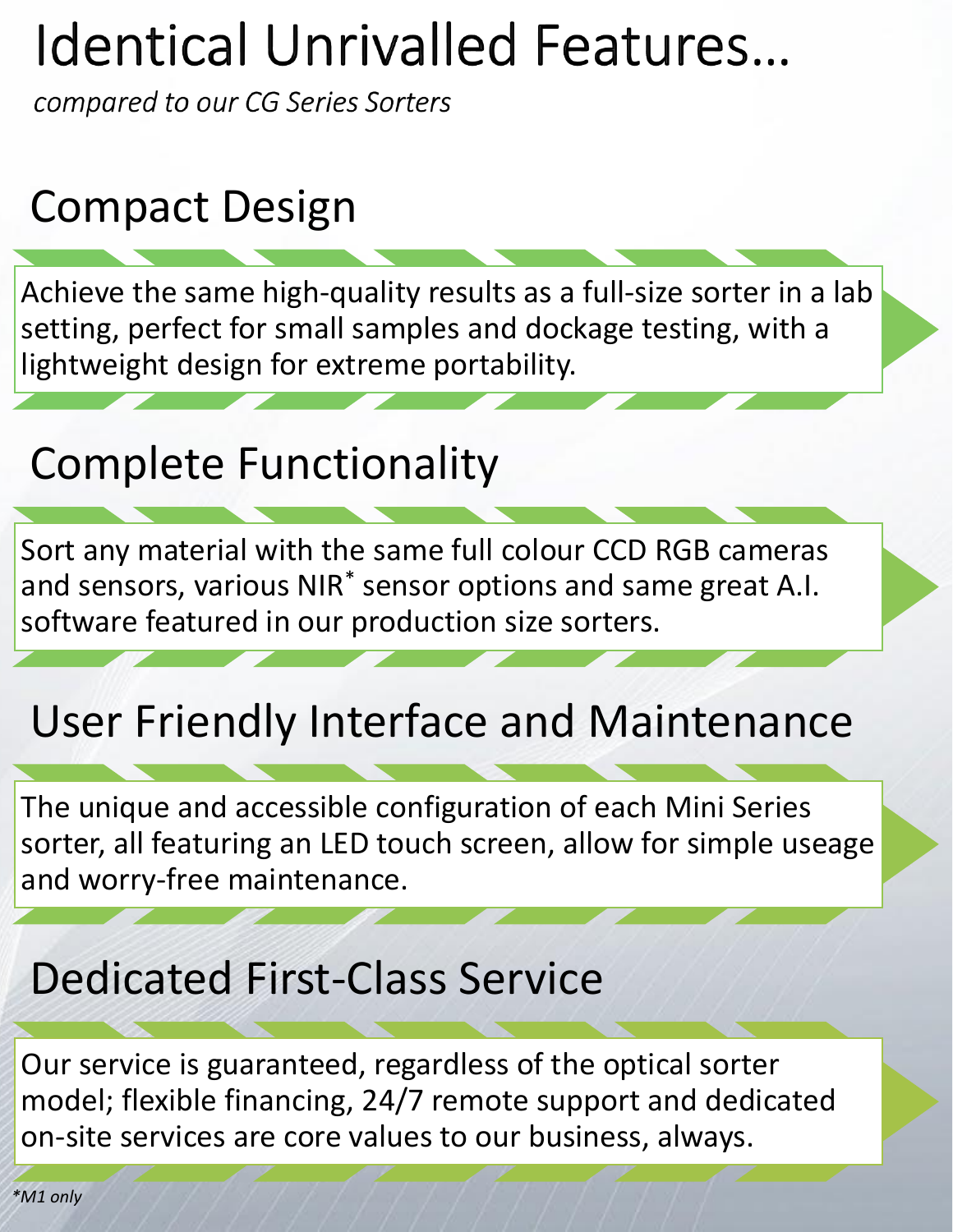## Minimized Footprint, Maximized Efficiency...